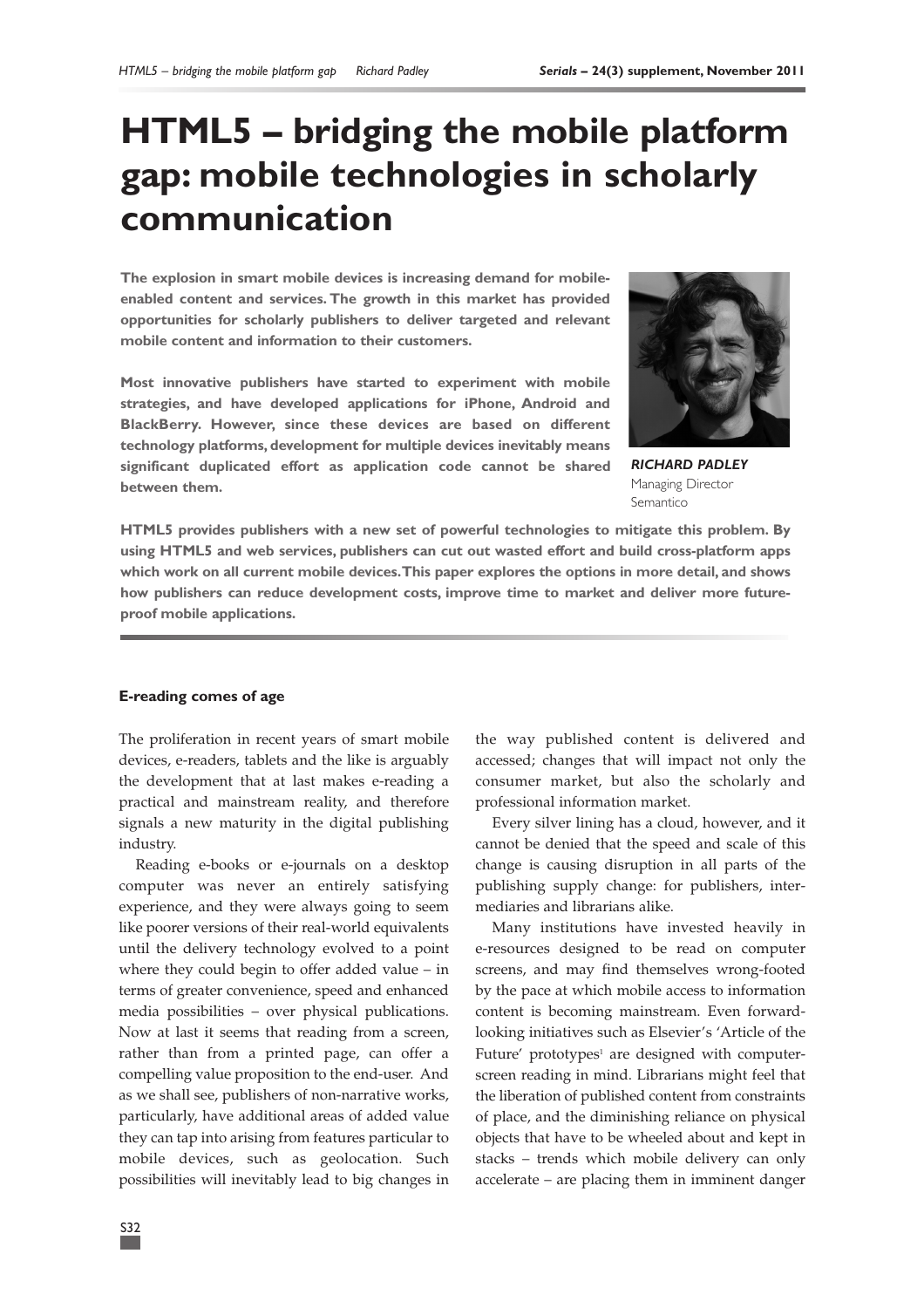of being disintermediated. At the very least their roles will change, with a requirement for new skillsets and knowledge.

For publishers, the commercial uncertainties of the highly competitive mobile market space – the Darwinian struggle of form factors and feature sets, the turf wars between tech behemoths like Apple and Google – are providing a series of headaches, not least of which is the challenge of cross-platform publishing.

Which devices / operating systems / app stores should they develop for? Should they take an organization-wide strategic decision about such questions (based on factors like who will succeed Steve Jobs, or what they think Google's ultimate plan for Android might be) or should they make decisions on a collection-by-collection or even titleby-title basis? What development platform or platforms should they support, and what resources and knowledge might they need to be able to take these decisions sensibly?

It is the latter of these challenges – the problem of cross-platform content delivery – that we intend to concentrate on in this article, because while it might seem primarily an issue for publishers, it also affects intimately those 'downstream' in the supply chain such as intermediaries and librarians, because it is here that we see the full import of the mobile revolution. Many information sources that currently come packaged as journals or books

could soon begin to look very different. As we will see, books can now become not only e-books, but also software applications, or apps.

We hope to provide some insights here that will help inform and clarify the decisions that will arise out of these changes – not a paracetamol to take away the headache, perhaps; more a piece of Dr Kawashima brain-training. We will point up some significant trends in the mobile market, survey the technology landscape, and finally zero in on the particular set of decisions thrown up by the issue of whether it is better in any given set of circumstances to develop a native app for mobile, or to optimize an existing website.

#### **Trends in the mobile market**

Perhaps the most significant trend in the mobile market is the rapid growth of the mobile internet. Morgan Stanley predicts that internet access through mobile devices will overtake desktop traffic within five years. Gartner has an even more aggressive forecast: smartphones will surpass 1.82 billion units by 2013, says the analyst, eclipsing the total number of 1.78 billion PCs by then. According to Deloitte (May 2009), web traffic from mobiles is growing eight times faster than web traffic from UK PCs.

Figure 1 shows the publishers' problem in a nutshell. While publishing to desktop devices is



*Figure 1. Smartphone OS sales 2010 (Source: Gartner)*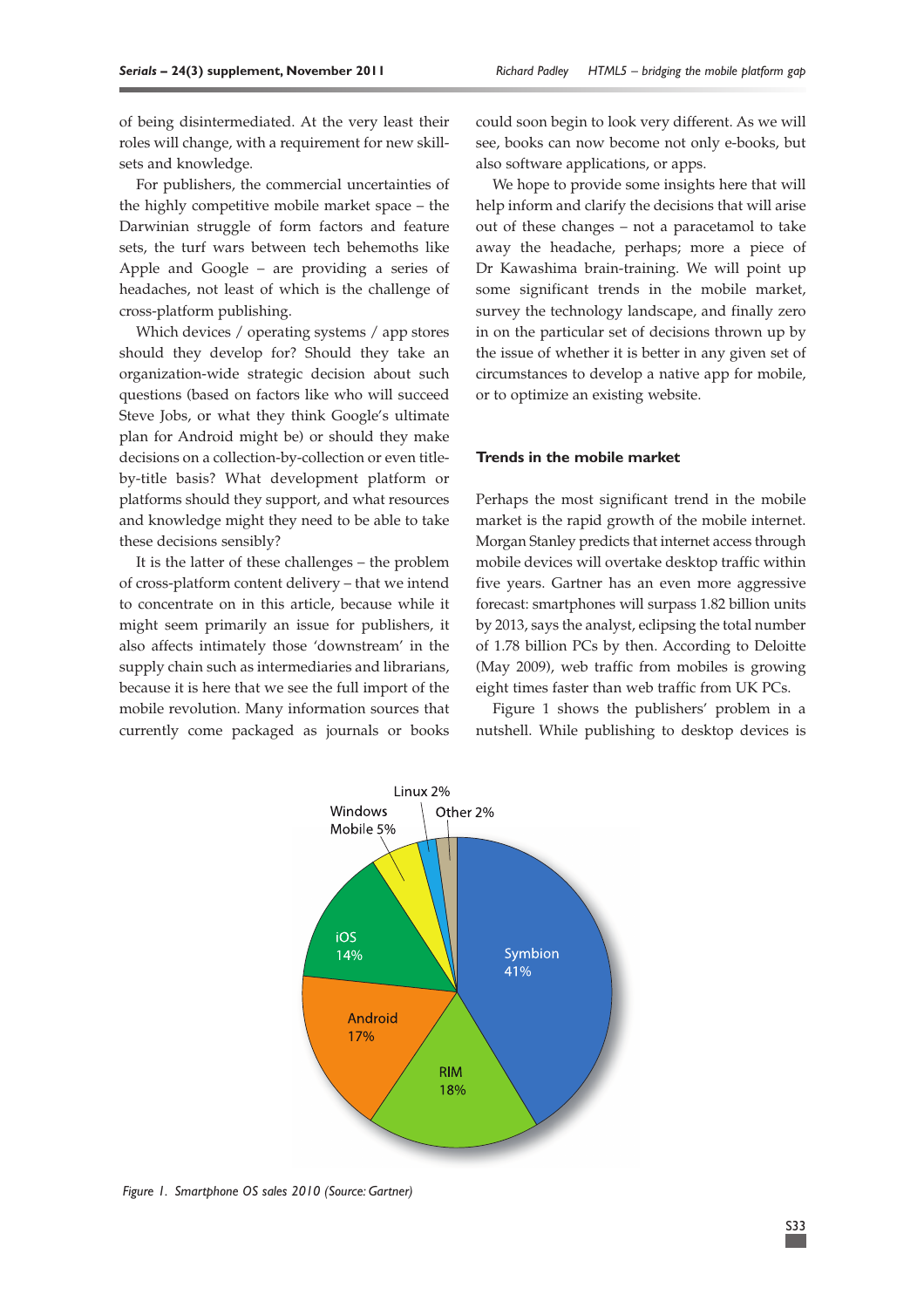relatively pain-free nowadays, thanks to platformagnostic formats such as HTML, PDF, EPUB, Flash, etc. and a greater degree of interoperability between the two leading operating systems, Windows and Apple's OS X than existed in previous times, the mobile market is a far more diverse proposition when it comes to operating systems.

Not only are there a number of operating systems to cater for, but the diversity between them is far greater than is found in the desktop world. To focus on language alone, iOS, the operating system of Apple's hugely popular and influential iPhone and iPad devices, uses Objective-C, while Windows phones use .Net, and Android and BlackBerry each use very different flavours of Java. Neither are the devices they run on at all homogeneous. Screen size varies hugely between BlackBerry, the different Android devices and iPhone. And that's without factoring in tablet formats such as iPad.

Within operating systems there is further diversity. The OEMs who make the devices are always looking for ways to differentiate their brands, with the result that two devices running what seems like the same operating system can behave very differently. Android, Google's open source operating system, runs on many different devices and can look very different depending where you encounter it. Different models of BlackBerry, though made by the same OEM, are also very different to develop for.

A further level of complexity is introduced by the competitiveness and relative immaturity of the market. In this respect, Figure 1 is slightly misleading in that it shows market share for an entire year. However, during that year, there was a lot of movement. Android, particularly, increased its share considerably. Figures for Q4 would show a very different balance between Symbian, used by Nokia and Sony (41% over the whole year, but 31% in Q4) and Android (17% over the whole year, but 33% in Q42 ). There is no clear market leader in the smartphone market, despite Apple's first-mover advantage in having produced the breakthrough device, the iPhone. The tablet/e-reader market is even more immature. Some tech analysts predict a Google/Apple duopoly along the lines of the Microsoft/Apple face-off that has dominated desktop computing, but even this is far from a done deal. BlackBerry is definitely a contender, with serious designs on the tablet market, and it would be foolish to write off Windows Mobile.

Another significant factor in the Mobile technology 'stack' - alongside devices, operating systems, OEMs and network operators (who also like to introduce elements of differentiation on occasion) – are the app stores.

Apple popularized the concept, but now faces stiff competition from a burgeoning number of app stores, which are either native to particular OSS or supplied as third-party platforms (see Table 1). The Android market, in particular, is coming up hard on the rails. At time of writing, it had already eclipsed Apple's App Store for iPhone in terms of free applications, and at current rates of growth is forecast to beat Apple into second place for overall number of apps available in late 2011<sup>3</sup>.

Android has struggled to monetize its app store as quickly as Apple, however. Almost twice as many iPhone and iPod touch users regularly download paid apps as Android and webOS users<sup>4</sup>.

Apple app store metrics should also be a source of encouragement for publishing. In October 2010, books managed to topple games as the number one category for apps in its store, and still at time of writing come a respectable second, with more than 57,000 book apps<sup>5</sup>.

While the success of smartphones as e-reading devices has perhaps been somewhat unexpected, tablet devices such as iPad, BlackBerry Playbook and the rest, with their larger screen real estate and more book-like form factor, promise even more for e-reading. These will change the face of newspapers and magazines as well as e-books and e-journals, providing the opportunity, in the words of Chris Anderson from Wired, of creating 'rich, curated, long form, heavy duty, high investment media'. Hardware sales are already approaching those of e-ink devices such as Kindle.

However, all such good news also contains its share of woe, as each new device release only adds to the development headaches we have mentioned above, caused by the highly diverse nature of the mobile technology stack and the complex market landscape.

Time now, perhaps, to delve deeper into some of those technology issues – and to see what answers, if any, technology can provide to the complex challenges it has raised for content providers.

#### **Technology: problems and opportunities**

One important issue that we touched on earlier in this article is the question of what happens to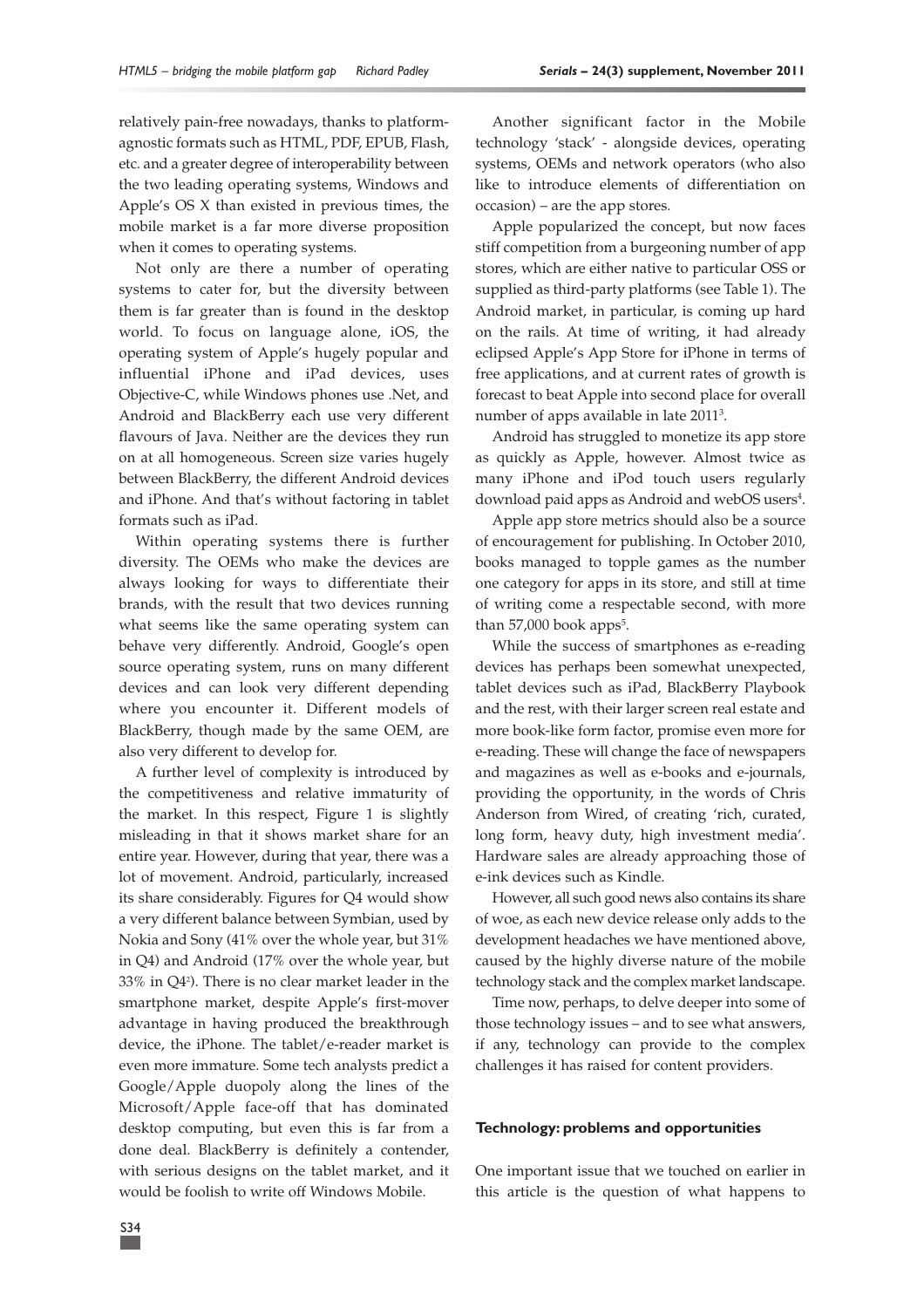| Mobile app stores                                                           |                                  |
|-----------------------------------------------------------------------------|----------------------------------|
| Source: Wikipedia                                                           |                                  |
| <b>OS-native platforms</b>                                                  | Third-party platforms            |
| <b>Android Market</b>                                                       | Amazon Appstore                  |
| App Catalog                                                                 | AmmApp                           |
| Software Store (Palm)                                                       | AndSpot                          |
| App Store                                                                   | AndroidPIT App Center            |
| App World                                                                   | App Center                       |
| Download Fun/Download Catalog<br>(Danger Hiptop/pre-2011 T-Mobile Sidekick) | Appitalism                       |
| Ovi Store                                                                   | AppsLib                          |
| Windows Phone Marketplace                                                   | <b>BloomWorlds</b>               |
|                                                                             | Cellmania                        |
|                                                                             | Get ar                           |
|                                                                             | MobileRated                      |
|                                                                             | <b>Handmark</b>                  |
|                                                                             | Mobango                          |
|                                                                             | Handango                         |
|                                                                             | explorePDA.com                   |
|                                                                             | <b>LG Application Store</b>      |
|                                                                             | MiKandi                          |
|                                                                             | MobiHand                         |
|                                                                             | Mobspot                          |
|                                                                             | Mobile2Day, Smartphone.net       |
|                                                                             | <b>PocketGear</b>                |
|                                                                             | AndroidGear                      |
|                                                                             | SymbianGear                      |
|                                                                             | <b>RimGear</b>                   |
|                                                                             | PalmGear                         |
|                                                                             | <b>Samsung Application Store</b> |
|                                                                             | SlideME                          |
|                                                                             | Nduoa Market                     |
|                                                                             | Software Store (Sprint)          |
|                                                                             | VZAppZone                        |
|                                                                             | Get It Now                       |

*Table 1. Mobile app stores*

published content when it migrates online. In common with other sectors of the information industry such as advertising, education and training, publishing experienced a first wave of digital enthusiasm where the focus was chiefly on likefor-like content conversion – e.g. billboards became banner ads, courses became e-courses and books became e-books – and then quickly found second wave, disruptive effects muddying the water. Text, once it is digitized and put online, has a disturbing tendency not to want to stay within the covers of a book. And readers (or as they tend to be called in this new world, users) just cannot be persuaded to behave in the same way towards the virtualized artefact as they did within the physical realm.

To illustrate this change in the interaction between content and users, and to perhaps throw a more positive light on it, I'd like to consider, briefly, a real-world example.

The *Good Beer Guide*, in its various printed editions, has long stood on bookshelves of mine or, more often, rattled around in the glove compartment of my car. But now I no longer buy it as a book. I have it as an app on my iPhone instead $6$ . However, in this new incarnation it no longer appears or functions much like a book, although, paradoxically, I use it in much the same way: I hit a new town feeling thirsty, and consult the *Guide* for the nearest decent pub. It now responds to this requirement in a very different way, however. For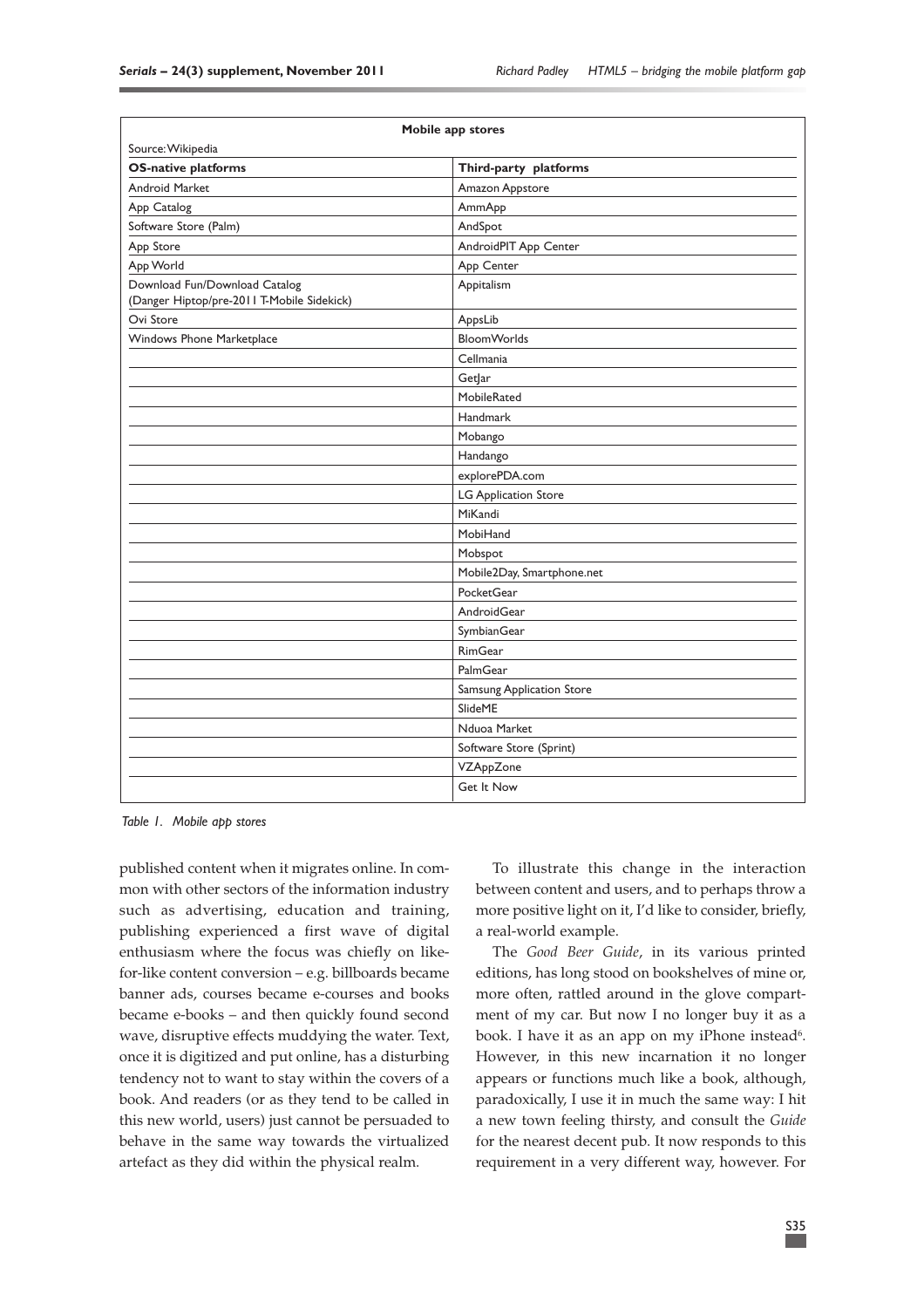a start, due to the 'miracle' of geolocation, it knows where I am. I no longer need to consult an index to find my nearest pub (a whole job function, indexing, disintermediated out of the publishing process right there!), the *Guide* can present immediately to me the nearest pubs to where I am that it knows about, together with reviews. Not only that, but by interacting with Google Maps, it can help me get there. If I'm planning a journey in advance, I can search the *Guide* by address, or tube station. This sort of functionality is now so widespread in smartphone apps that we almost take it for granted, but the way in which this app delivers it reveals something significant about directories, guides and many other species of reference works: they are fundamentally databases. Putting them online enables them to interact with other databases (Google Maps, The London Tube system) to deliver added value.

There is nothing particularly special about the example I have chosen: CAMRA have not built the best app in the world, and the present writer could not vouch for whether it makes money for its publisher or not. However, the wider implications are clear: a significant amount of added value is locked up within broad swathes of non-narrative printed works that the mobile internet has the capability to release. Mobility, web services, data mash-ups and geolocation take us beyond the phase of like-for-like digitization, and into a more interesting place where an e-book need not be a pallid instantiation of a printed work, but something with its own extended life. This example of what is basically a consumer product also has repercussions for scholarly publishing. Just imagine that I am an academic and that instead of beer, it is a particular journal article or book I am after, and that it is not a town I am visiting but a university library, or an archive. It can be seen immediately that there is an implication here for those whose job is to provide access and discovery for information resources.

It is also worth noting in passing that my commercial relationship with the *Good Beer Guide* has changed through the process of its going online. Instead of having to buy a new print edition each year, I am now on an annual subscription, so don't have to stir myself to go to a bookshop in order to buy a physical volume. One click renews my subscription for another year, a transaction from which huge amounts of 'friction' have been removed. Neither, in theory at least, do I have to wait a whole year for updates. The app can update

itself at any time, and the data it draws on remotely can change in real time.

#### **Static or dynamic content?**

This is not the sort of transformation one would want to visit on *War and Peace*. A novel is not a database, and neither is a historical monograph, for instance. But the *Good Beer Guide* example makes it clear that a digitized book can assume very different guises and forms online. Many publishers will be asking themselves the question when they take a title to mobile: should this be an e-book or an app? (A third category perhaps exists as well, which is becoming popular in children's books: the enhanced e-book). The basic fault line along which this decision will inevitably be made will be whether the final product is offering static or dynamic content: static content being, for instance, a PDF of *War and Peace*; and dynamic content being what we get from an app like the *Good Beer Guide.* 

To date, the dominant formats in digital publishing have been PDF and EPUB, both static formats which, to varying degrees, make an e-book seem like a by-product of physical-world publishing work flow.

It is not too difficult to see why PDF is so popular: it is the cheapest form of reusable print output. Unfortunately, it is also boring. EPUB is a little more interesting, in that it allows text to be followable, and can enable search and better navigation. But while you can cite with EPUB, you cannot hyperlink. In a connected world, we would argue, this is no small failing.

Apps, too, can have their problems: they too easily produce static 'blobs' of content, hermetically sealed off from the wider internet.

As digital revenues increase to become a more significant slice of the overall pie, and mobile increases in importance within that digital slice, we can foresee the particular opportunities and constraints of publishing to mobile platforms forming an ever-more important aspect of decision-making, and coming into play at an ever-earlier stage of that process, firstly with production (where metadata is already an important issue), and eventually even with commissioning. Formatting technology will have to keep pace with this progress, with HTML5 pointing a possible way forward to lightweight XML first publishing workflows.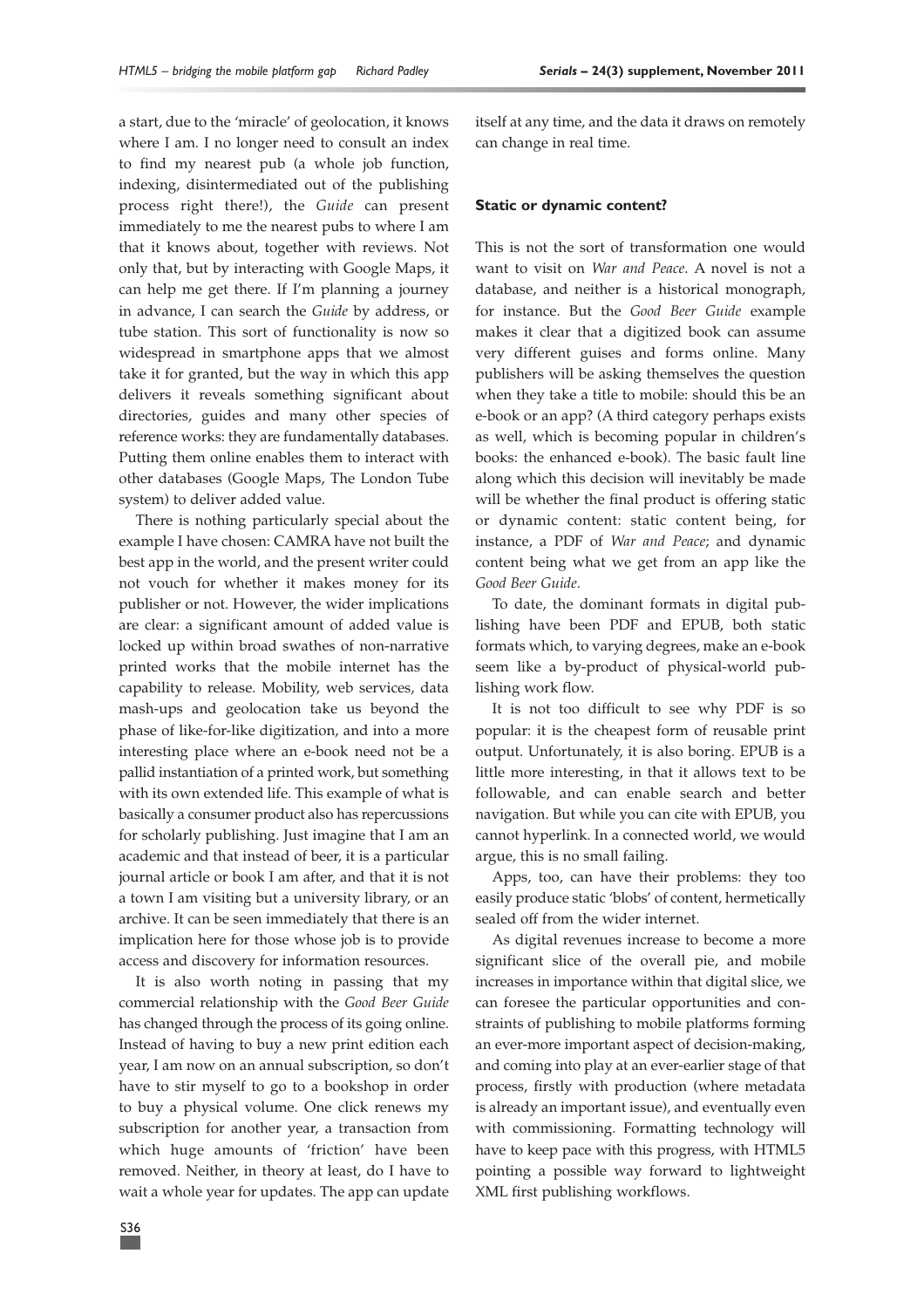At the moment, however, digital publishing to mobile platforms is frontier territory. The term 'Wild West' is too often used for what must seem to many publishers like a fraught and uncertain space. Numerous issues make this so; one of which is rights – as in, how do you protect your intellectual property rights online when the available DRM systems are not only eminently hackable, but also hamper discoverability and degrade the customer experience – and another of which is the problem we began this article by outlining, the headache of publishing to multiple devices and platforms.

#### **Cross-platform mobile development**

Although there are considerable opportunities for publishers in making their content more dynamic, as we have seen, increased dynamism unfortunately tends to exacerbate the problems attendant on cross-platform development. Static content is easier to port.

Technology taketh away, but technology also giveth, however. A whole new generation of development tools has grown up to help alleviate the headaches caused by the diversity of mobile platforms, including:

- PhoneGap
- Appcelerator's Titanium
- Rhomobile
- Airplay SDK
- Corona SDK
- Adobe CS5.

Mainly focusing on the three leading platforms, iOS, Android and Symbian, though with some also offering support for BlackBerry and Palm, these tools allow developers to create native apps using common web programming languages like JavaScript and HTML5, and get back app storeready apps without costly redevelopment.

Perhaps the most important point about these tools is that many use HTML5, the next version of the web's underlying language, potentially freeing publishers from having to grapple with proprietary languages such as Objective-C, in which far fewer developers are expert.

HTML5 is an important technology development for mobile, and promises to be a decisive factor in aiding the portability of dynamic content across platforms, obviating as it does the need for plug-ins such as Flash (banned on Apple's iOS).

However, clever as they are, these tools do not entirely take away the pain. While they handle fairly simple types of apps easily, they can struggle when it comes to features that access a device's native onboard functionality (by which I mean things like camera, accelerometer, speakers, GPS, etc.) This functionality varies from device to device, of course, making it difficult for a publisher to deliver a consistent product across all of them in any case.

To conclude, I'd like to drill down into this problem a little, examining the pros and cons of two different development routes that present themselves to content developers, and thus impact on the final form of the artefact that readers encounter.

#### **Apps vs web**

One of the key decisions to be taken in developing content for mobile is whether to create an app or a mobile-optimized website, accessed through the device's browser. Both routes have advantages and drawbacks, which it is probably easiest to lay out in tabular form (see Table 2).

Though these are all important considerations, the decision is not quite as dichotomous as this table might suggest.

### **Hybrid apps**

Up until as little as a year ago, the choice was indeed fairly stark between these two alternatives. More recently, a third route has emerged – a hybrid app – which is enabled and made use of by certain of the new cross-platform development tools mentioned above.

The resulting app behaves like a native app, and feels like one as far as the user is concerned. Making calls to native APIs, it can access the native onboard features mentioned above just like a native app. However, it also has a browser inside it, so the app is updatable and can access remote data sources just like a browser-based app. The best of both worlds, it seems.

#### **Conclusion**

I hope this foray into the detail of issues in crossplatform content delivery has made a couple of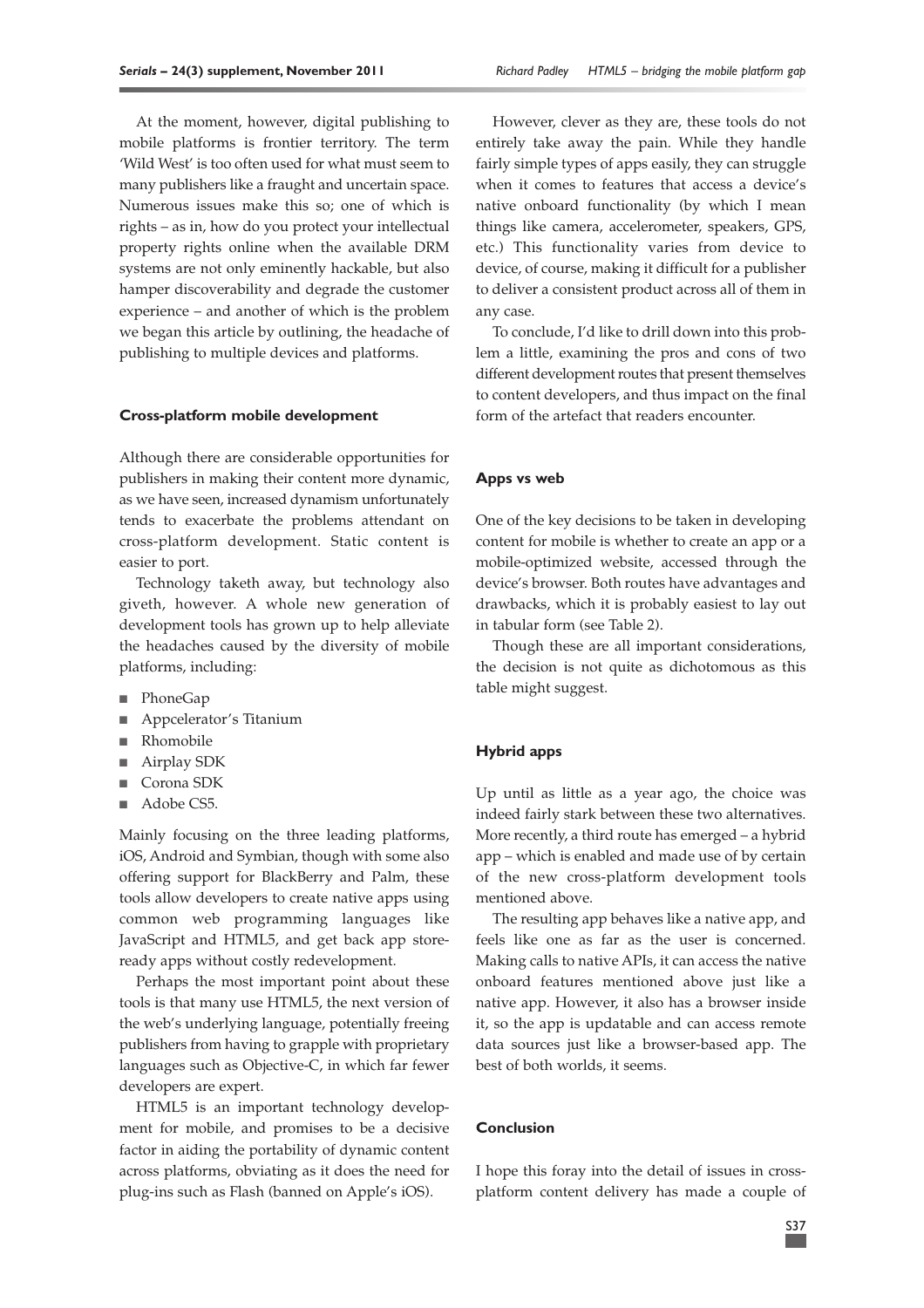| Comparison of web and app routes for development            |                                                               |
|-------------------------------------------------------------|---------------------------------------------------------------|
| Mobile-optimized website (web route)                        |                                                               |
| Pro                                                         | Con                                                           |
| lower cost of development                                   | internet connection required                                  |
| fast time to market                                         | speed and latency need care                                   |
| dynamic content                                             | possible monetization infrastructure                          |
| cross-platform HTML5, cross device                          | changes                                                       |
| leverage existing commerce infrastructure, new models       | discovery via existing channels; may need SEO work            |
|                                                             |                                                               |
| leverage existing development process and tools             |                                                               |
| leverage existing hosting and support                       |                                                               |
| App route                                                   |                                                               |
| Pro                                                         | Con                                                           |
| most controlled user experience                             | expense of custom development                                 |
| use native UI for fast graphics                             | possibly reinventing the wheel                                |
| leverage existing distribution and monetization services;   | In little potential for sharing development between different |
| extend B2C reach                                            | mobile platforms                                              |
| que upgrade mechanism to push new content and functionality | lack of ways to link apps together                            |
|                                                             | size of datasets bounded by device limits                     |

*Table 2. Comparison of web and app routes for development*

things clear. The move to mobile computing has profound implications for the future of published information, not only in terms of how and where it is accessed, but also in how it is presented to users and how they interact with it. We are in something of a transitional phase, currently, typical of digital industries, where the dominant models are still online equivalents of physical world artefacts. The book becomes the e-book; but it is unlikely, as we move forward, that reproducing the form and 'functionality' of the codex is going to be the whole of the story for digital publishing. The superficial similarity of books masks a huge diversity of content types in published information; directories, data tables, monographs, text books, dictionaries, journals … all could show an increasing tendency to behave in different ways online, and might ultimately look very dissimilar.

The decision a publisher currently faces of whether a given print title should be turned into an e-book, an app, or even a mobile-enabled website, is indicative of the tenor of these future choices and decisions. Less than five years ago, before the invention of the app store, such a scenario would have been inconceivable. What will the next five bring?

There is an irony in the fact that users adapt quickly and readily to new devices and formats which can offer them greater speed and convenience, while companies and institutions, due to the rigidity of their internal structures and culture, often have greater difficulty in keeping up. The entire publishing supply chain is in a process of tumultuous change, which mobile computing can only accelerate. The first move in making the necessary adjustment in thinking is to grasp just how radical the scope of change might ultimately be.

## **References**

- 1. http://www.articleofthefuture.com/ (accessed 2 September 2011).
- 2. Figures for Q4 2010 are from Canalys: http://www.canalys.com (accessed 2 September 2011).
- 3. Distimo, *The battle for the most content and the emerging tablet market*, April 2011, Utrecht, Distimo: http://www.distimo.com (accessed 2 September 2011).
- 4. Source: [http://metrics.admob.com/wp-content/uploads/](http://metrics.admob.com/wp-content/uploads/2010/06/May-2010-AdMob-Mobile-Metrics-Highlights.PDF) 2010/06/May-2010-AdMob-Mobile-Metrics-Highlights.PDF
- 5. Source: 148Apps, October 2010, July 2011: [http://148apps.biz/app-store-metrics/?mpage=](http://148apps.biz/app-store-metrics/?mpage=catcount) catcount (accessed 2 September 2011).
- 6. [http://itunes.apple.com/us/app/camra-good-beer](http://itunes.apple.com/us/app/camra-good-beer-guide-mobile/id340151206?mt=8)guide-mobile/id340151206?mt=8 (accessed 2 September 2011).